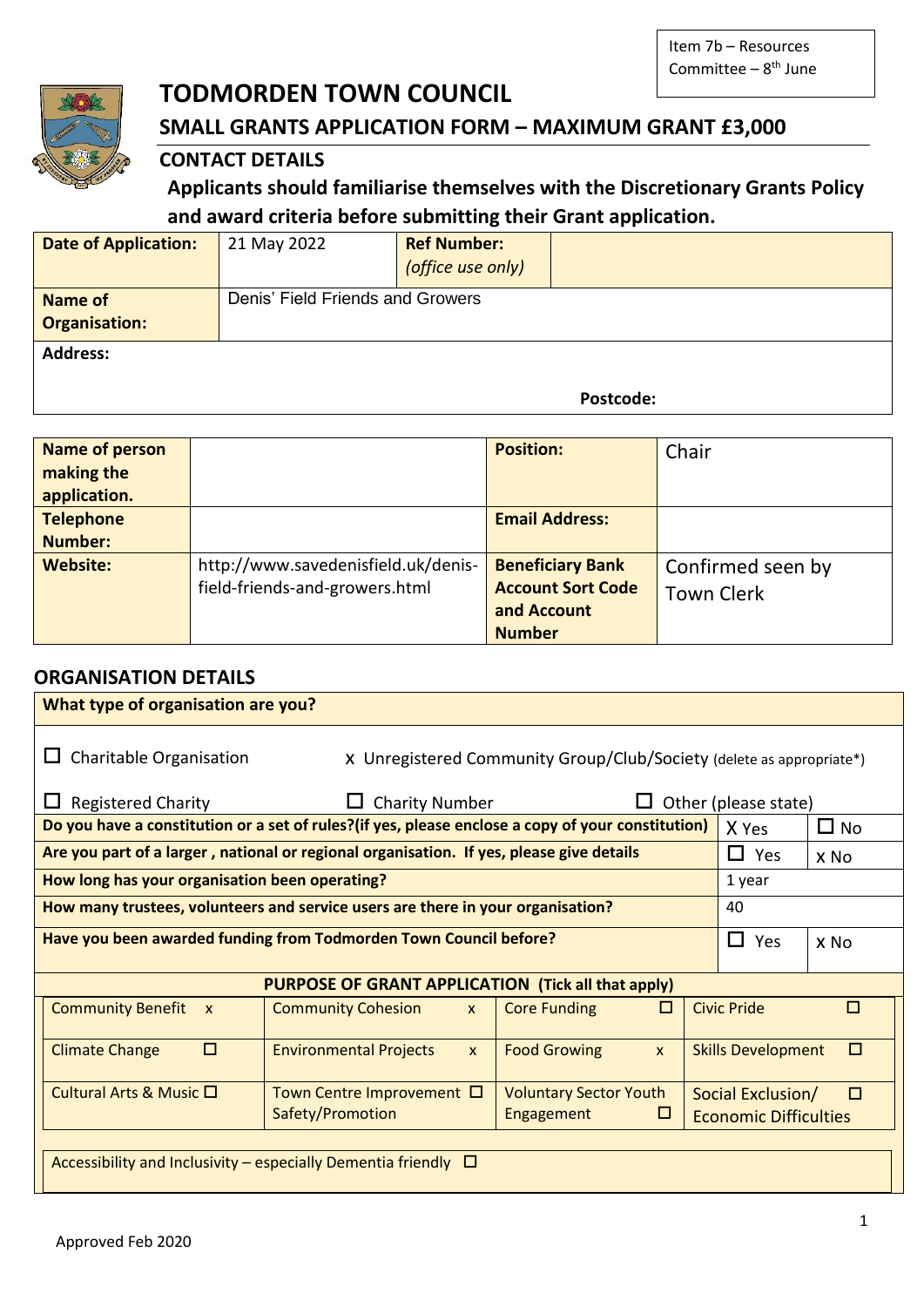#### **Tell us about your organisation, its aims and the work you undertake and your main activities and how you encourage engagement from all sections of the Todmorden Community.**

Denis' Field Friends and Growers Group (DFFG / the Group) was recently established to enhance a public green space in Todmorden, West Yorkshire known as Denis' Field. This site is a council owned public recreational space of approximately 2 and a quarter acres (130m x 65m). It has been a community green space for at least 35 years. The Group's aim is to support, encourage and enable the community to work together to improve the site for the public to enjoy.

The key aims of the group are to

- create growing spaces on the site for all to enjoy
- develop the biodiversity of the site
- organise social events on the site
- improve the physical and mental health and wellbeing of the community by working with local people of all ages to make improvements to the site

DFFG is a newly formed and constituted community group that, in spring 2021, entered a licence agreement with the Borough Council of Calderdale to use an agreed area of land on Denis' field for the purpose of a community garden with permitted activities to include the erection and use of raised beds, a compost bay, the erection and use of a polytunnel and shed and an area to be used as a community plant exchange area (strictly not for commercial purposes). The license specifies that only vegetables and soft fruit are to be grown, and that none can be used in the commercial market or be sold.

The land has the benefit of having been granted status of an Asset of Community Value. The Group and its aims also have the full support of Todmorden Town Council.

DFFG has an elected committee and insurance. Since Oct 2021 it has had funds and a current bank account. The Group has an active website and has made a film about the site. See links:<http://www.savedenisfield.uk/>and [https://vimeo.com/411757497.](https://l.facebook.com/l.php?u=https%3A%2F%2Fvimeo.com%2F411757497%3Ffbclid%3DIwAR1I3Gtr2jKGeBqN08sfdSXgGv_zp7x2lHotNycUrHYi931KwbGzzUuo9S0&h=AT0FjlLDZJw4MRZUc72ru04-5udhxXb-JHqxYWZfW7x9BHWNMIDhgabssOgQevUt-wF4C3fsts7h1Jf2pGTcUtYKneZb6eTgVmjB96LxWnWqE1g2_D1pE8qsx7Ai1tmkpvlB&__tn__=-UK-R&c%5b0%5d=AT0JowR5DFGP0rminq0xKoOXjMjae-aolIxdd7-_G7XrSwMnecfdzuN-kIWjzt25DO5El-DJHfUk02Hywq15iNi2o3kLB9o4aergqEoybbb8-ShNEaQkdC_YdtdqwECX75Q7lso54_D-VACQ83W2Q5_Tpe_0JQpIFLb8fxEpZ7zxYCpw-fDB2NGiA128D6sH0e1JMOgLpCfr352CGis)

The Group is made up of amateur gardeners and other members that are keen to support community access to gardening and growing. During 2021, a compost area was built, and the Group constructed seven raised beds of 2.5m x 1.25m each.

Members have started growing vegetables and more people want to start gardening and growing. There are currently over 40 members in the Group, with 20 active gardeners, each of whom is keen to oversee a raised bed in the community vegetable growing area. A waiting list has been established because there are more people wanting to grow using the raised beds than can currently be supported. This project and the development of the growing area will help meet this community demand.

**How will you acknowledge the Assistance of Todmorden Town Council on all promotional material - see Declaration at end of application.** 

**Social Media:** We have a website where we announce the project and acknowledge The Town Council as supporting us in the funding of this project. We also have a Facebook site which is our key means of communication with the community. We currently have 375 followers on our Facebook site: https://www.facebook.com/groups/2080888592022393

**Press release:** In 2022 September, when the beds will be completed and growing will be in progress we will have a teddy Bears picnic for the families and children that are involved in growing and meeting on the field. We will issue a Press Release to publicise the beds and encourage more families with young children, and acknowledge the contribution made by the Town Council.

**Will your project have any implications in respect of climate emergency and if so, how do you intend to minimise such impact?**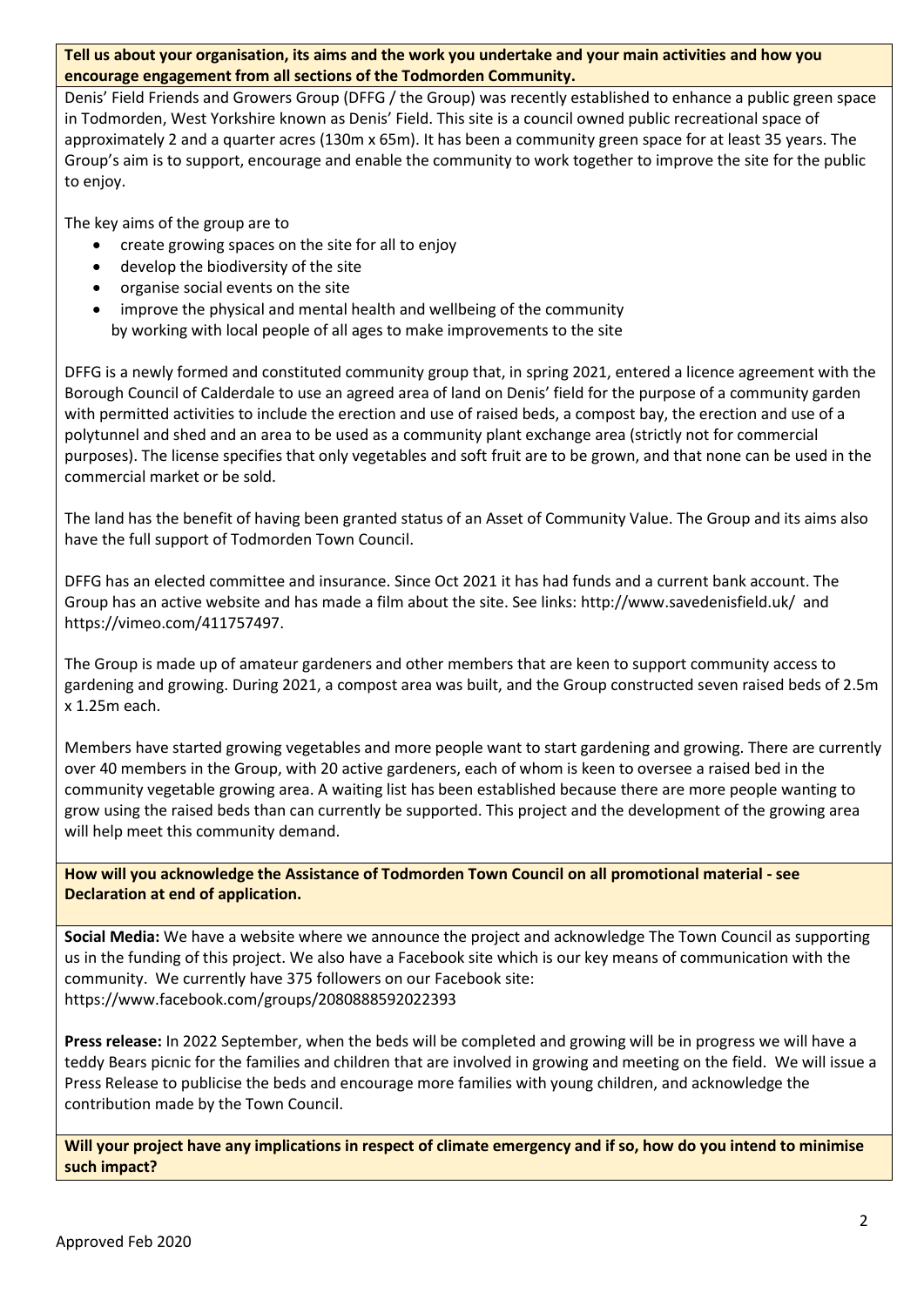This project is about involving children and their carers and families from the youngest of ages in the ecologies of vegetable and plant growing.

Not only will the young children learn about how to care and grow plants and vegetables from seed, but the project will support participants to learn gardening skills with the support of more experienced growers so that those who have gardening knowledge can support those with less. By building a place-based relationship with the field and visiting it regularly over time all participants will be engaging with the well-being and heath potentials of spending time in the outdoors, as well as becoming more aware of our responsibilities towards caring, sustaining and maintaining greens spaces and their plant and animal diversity.

| <b>FINANCIAL INFORMATION - (Please complete/provide)</b>    |                                                                                 |                                                                               |                                               |
|-------------------------------------------------------------|---------------------------------------------------------------------------------|-------------------------------------------------------------------------------|-----------------------------------------------|
| <b>Level of Reserves</b><br><b>Held at application date</b> | <b>Audited Accounts/Annual</b><br><b>Income Expenditure</b><br><b>Statement</b> | <b>Bank Statement(s)</b><br><b>Balance at application</b><br>date<br>£9402.27 | <b>Total value of Assets Held</b><br>£9402.27 |
| £100                                                        |                                                                                 |                                                                               |                                               |

## **DETAILS OF FUNDING REQUESTED**

| What is the purpose of your request for a grant? |                     |              |  |
|--------------------------------------------------|---------------------|--------------|--|
| Town Hall Hire<br>$\perp$                        | $\Box$ Core Funding | $\Box$ Event |  |
| X Project Delivery                               | $\square$ Other     |              |  |
|                                                  |                     |              |  |

| What is your project called? | Groundlings: Growing Beds for under-fives and their carers and families |                     |
|------------------------------|-------------------------------------------------------------------------|---------------------|
| When will your project start | <b>Start Date:</b>                                                      | <b>Finish Date:</b> |
| and finish?                  | <b>June 2022</b>                                                        | September 2022      |

#### **How will your project benefit the local community within the Todmorden town boundary? (Use a separate Sheet if necessary).**

This project is specifically aimed at bringing more families and carers with young children to spend time outdoors, and involved in growing plants, vegetables and caring for soil. We recognise that carers of young children may need some extra support in order to feel confident to engage with growing activities, and therefore we think it is important to designate some of the Growers Group raised beds specifically for young children under the age of five. We recognise that families with under 5s during covid missed out of informal group activities with parents and carers, and we think that getting local children involved in growing on the field will help to make the field a family friendly space where parents of young children can relax and meet up.

Two early years settings – Caterpillars Nursery and Cacoon childminding – will take responsibility for a raised bed each, planting and nurturing produce throughout the year. These two organisations have agreed to take part in this project.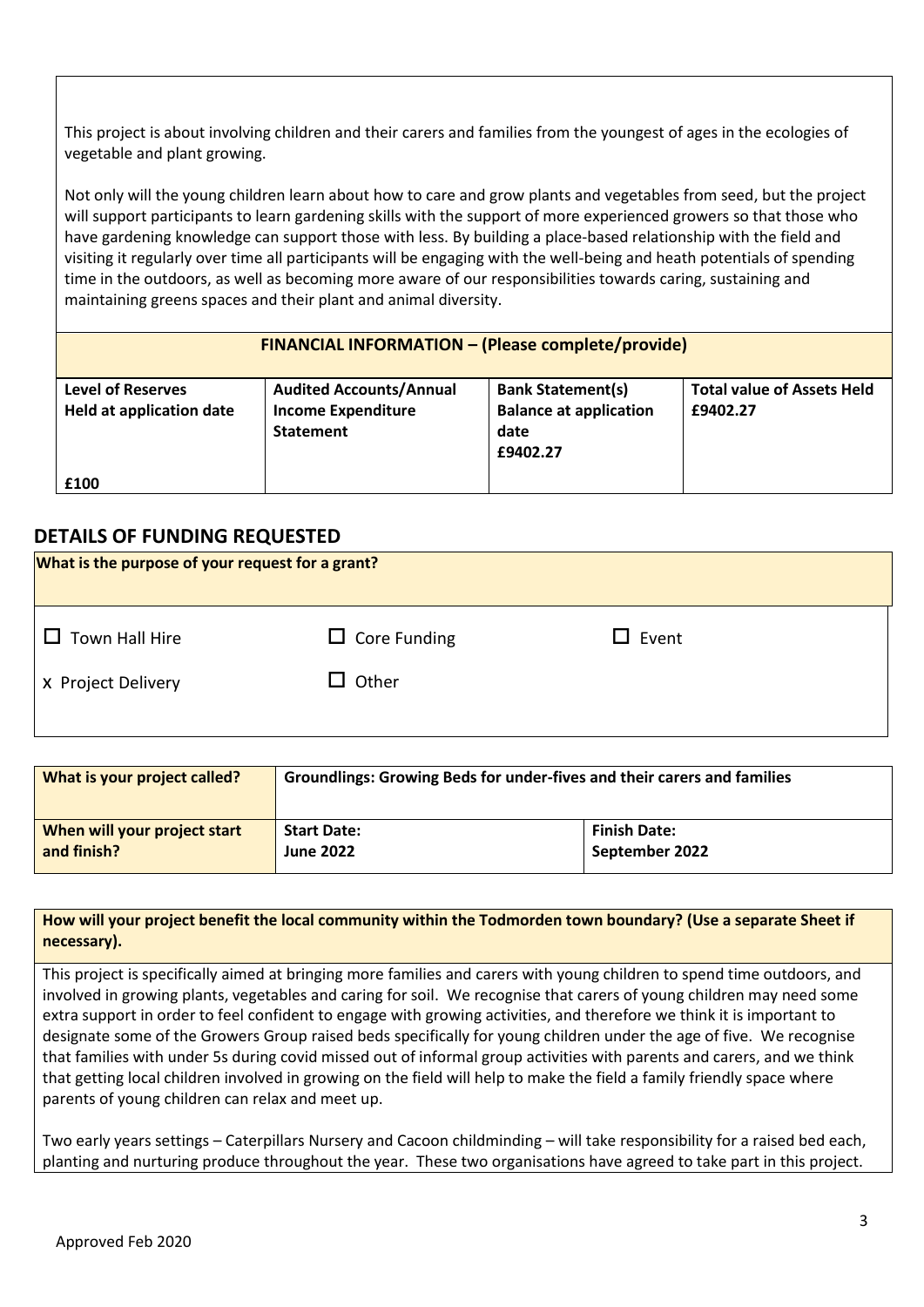| Why is this project needed? What advantage will it bring to Todmorden?            |
|-----------------------------------------------------------------------------------|
| How many people within the Todmorden town boundary will benefit from the project? |

**Why:** Both the early years settings who will take responsibility for a bed have limited outdoor green spaces on their site, and Denis' Field is very easily walkable with young children and buggies (for the nursery there are no roads to cross which will make it much easier for staff to visit on a regular basis).

**Advantages:** The project is a first step for the Friends of Denis' Field to start to make the Field a space that welcomes and provides outdoor space for young children to spend time in nature and as a play space

**How many people will benefit:** The two raised beds that we are asking for help to fund will be dedicated to two of the closest Early Years Settings to Denis' Field: Caterpillars Nursery (with approximately 55 children on roll) and Cacoon (a nearby childminding setting catering for up to 5 infants/children). Additionally, we envisage that some of the families of the children may also start to visit the field and get involved in growing activities.

Denis' field and these childcare providers are located close to or within areas identified in the 2019 Index of Multiple Deprivation as amongst the 20% most deprived areas in Calderdale. There are many houses without gardens within 500 metres of the field.

**Please include dates and venue of events if applicable – please include a draft programme if available.**

**June:** wood, soil will be ordered

**Early July:** 2 Volunteer days: one making the raised beds, the second moving soil form the accesbile entrance to the far end of the field where the raised beds are shifting

**July-August:** quick result planting on the beds to create momentum

**September:** A celebratory teddy bears picnic for children and Staff

#### **PROJECT COSTS AND FINANCES**

| <b>Total Cost of Project:</b> | £ 1190 | <b>Amount Requested:</b> | 710 |
|-------------------------------|--------|--------------------------|-----|
|                               |        |                          |     |

| Have you previously applied for grant funding from Todmorden Town Council? |  | Yes | X No |
|----------------------------------------------------------------------------|--|-----|------|
| If yes, when did you apply and<br>what amounts were awarded?               |  |     |      |

| project?              | Have you or this group previously applied for or received any other grant for this | $\Box$ Yes | x No |
|-----------------------|------------------------------------------------------------------------------------|------------|------|
| <b>Applied to:</b>    |                                                                                    |            |      |
| Date(s) applied for:  |                                                                                    |            |      |
| <b>Received from:</b> |                                                                                    |            |      |
| Date(s) received:     |                                                                                    |            |      |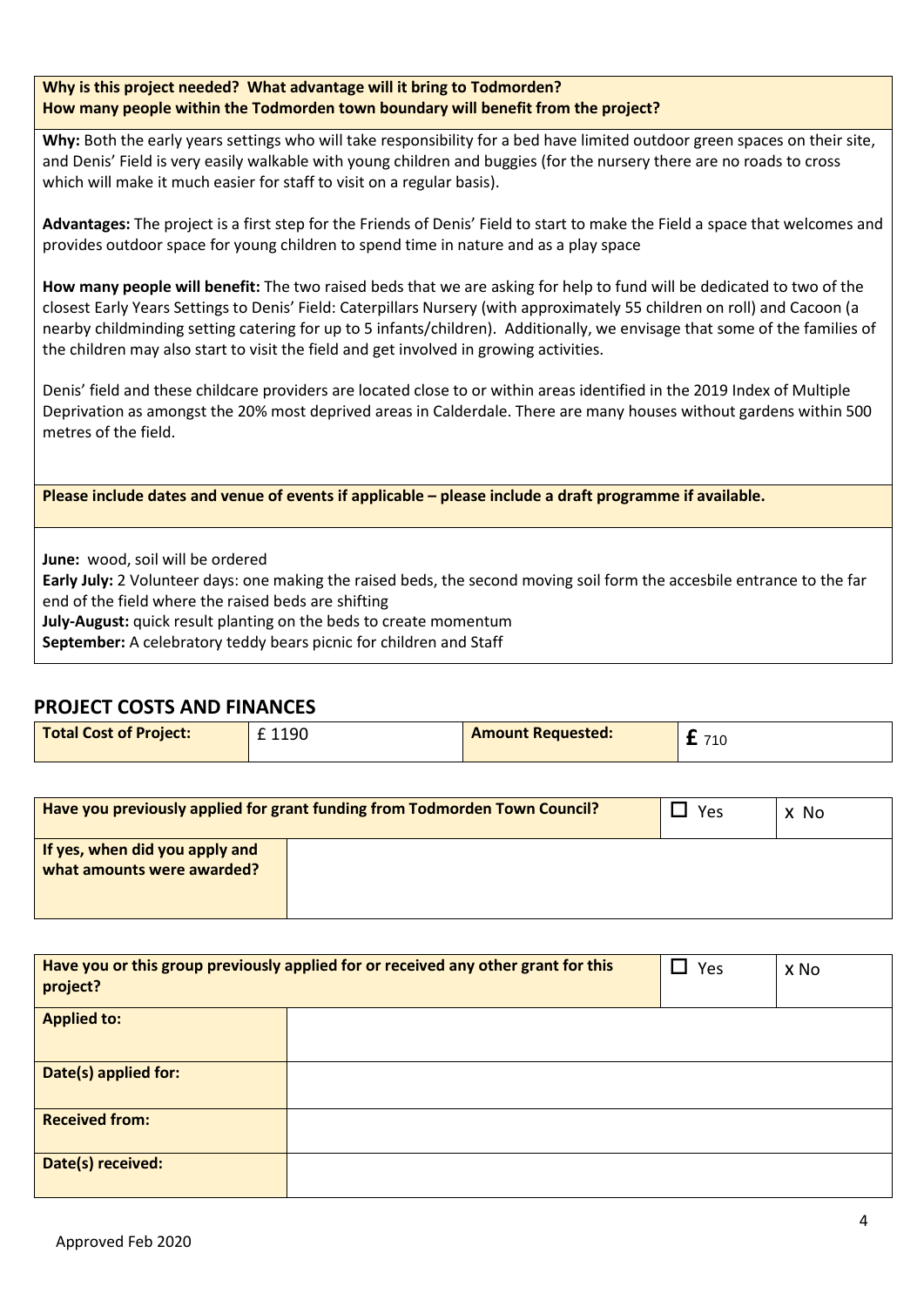| <b>Amount (s) received:</b> |  |
|-----------------------------|--|
|                             |  |

**Budget:** This budget should be for the **total cost** of the activity you are applying to do. Please be as accurate as you can, as you may be asked to explain any amount which is unclear. Attach a separate budget sheet if you have done this work already. Please also provide estimates/quotations of the proposed items of expenditure you may use.

| <b>Expenditure items</b>                                     | Cost(f)              |
|--------------------------------------------------------------|----------------------|
| 8 wood lengths of wood (Fielden Factors + all including VAT) | £322 (including VAT) |
| Roofing Felt (Screwfix)                                      | £20                  |
| 6 bags of Tommy Topsoil soil for                             | £306                 |
| Wood preserver                                               | £30                  |
| Coach screws                                                 | £32                  |
|                                                              |                      |
| <b>A: Total Expenditure</b>                                  | £ 710                |

| <b>Other Income Sources (state from whom and whether confirmed)</b>                  | Income $(f)$ |
|--------------------------------------------------------------------------------------|--------------|
| From your own resources (including public fundraising)                               | 0            |
| Volunteer hours<br>48<br>at £10 per hour                                             | 480          |
|                                                                                      |              |
|                                                                                      |              |
|                                                                                      |              |
| If applicable - Volunteer hours at £10 per hour - (Match with Figure in Expenditure) |              |
| <b>B: Total Income</b>                                                               | 480          |

| C: Sum requested from Todmorden Town Council                                        | £710 |
|-------------------------------------------------------------------------------------|------|
| D: Applicant contribution $% = (B/A)$ %                                             | 41%  |
| E: Todmorden Town Council Contribution % = $(C/A)$ %                                | 59%  |
| D: Total income (must be sum of B & C above) and equal to figure A                  | 1190 |
| TTC use – does applicant contribution % meet criteria – see end of application form | Yes  |

| How much do you receive from your main funder?                                                                                                                                                                                                               | Per year £0 |  |
|--------------------------------------------------------------------------------------------------------------------------------------------------------------------------------------------------------------------------------------------------------------|-------------|--|
| What other grants have you received in the last 3 years (amount and from who?)                                                                                                                                                                               |             |  |
| £7300 National Lottery community fund<br>£500 Todmorden Ward Forum Grants Scheme<br>£2000 National Garden Scheme                                                                                                                                             |             |  |
| Please attach any other information you think is appropriate for this project, e.g. insurance cover, health and safety<br>issues, planning permission received, quotations from suppliers and any other relevant information to support your<br>application. |             |  |